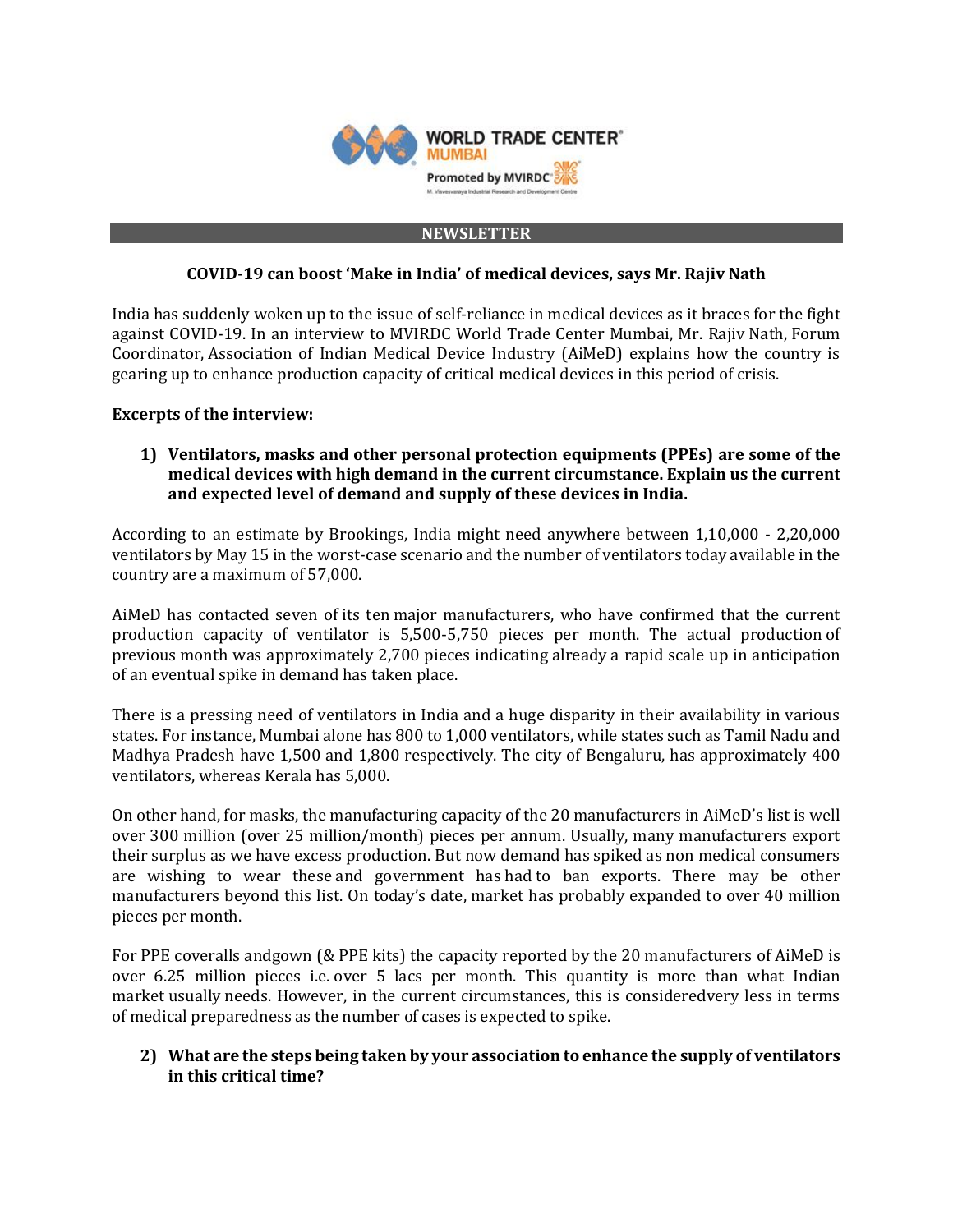As India gears up to fight the COVID-19 crisis, the Association ofIndian Medical Device Industry (AiMeD) is at the forefront working relentlessly to combat the crisis. AiMeD and its 10 ventilator manufacturing members are in regular consultation with the government to ensure controlling of COVID-19 outbreak and support government in facing ongoing healthcare challenges.

Mr. Rajiv Nath on behalf of the Indian Medical Device industry assured Commerce Minister, Shri Piyush Goyal andthe government full support to its spirited fight against COVID-19 crisis. The association has also assured to work together with big companies such as Maruti, Mahindra, Kalyaani, Tata Motors, Hyundai etc. to "rapidly" scale up production of ventilators. The aim is to produce 50,000 ventilators per month by May 2020.

# **3) What is the role of the central and state governments in ensuring adequate supply of medical devices?**

To tackle the shortage of ventilators India should go in for 2-3 models, one an epidemic low cost respirator model and a high end technology ICU model and instead of HLL Lifecare Ltd doing all the procurement, it could be done on the government's online procurement platform, viz. GeM.Procurement. Also, the government should not impose any exclusionary specification requirement such as US FDA / CE. which is still being the case in most recent March Tenders of Maharashtra and Rajasthan.

The initial specifications of the Ministry of Health and Family Welfare (MoHFW) seemed to be an over reach and impractical and not really specifications which could be making mass productions in tens of thousands of pieces that the government and the country is looking at. These have however been subsequently revised.

Government has assured us all possible help and asked AiMeD not to worry about the restrictions imposed in the supply chain of essential commodities like medicines, raw materials, components to make masks, sanitizers, ventilators and other medical devices. The Department of Pharma, DPIIT & Invest India have ensured that within a short while the whole supply chain that was there before should be up and running completely unobstructed as far as medical devices are concerned. We hope that the local administration of town level District Collector/ District Magistrate/police will similarly facilitate as India cannot afford closure of any factories especially of PPE, masks, gloves and sanitizers.

The government has informed the manufacturers that the Andhra Pradesh MedTech Zone (AMTZ) will provide financial assistance to the tune of Rs 40 crore for large-scale manufacturing of ventilators and many of AiMeD's Electronic Manufacturers have bid for this assistance and walk in plug and play, in Factory facilitation.

It is fantastic to see the competitors collaborating, exchanging ideas, willing to help each other with components, shortages, design & engineering. The fight with a common enemy has motivated us all to work together with 'Nation First'.

# **4) Do you feel this is an opportune time for India to take steps to become self-reliant in medical devices sector?**

I hope 'Make in India' will get a major boost with biggies like Maruti, Mahindra, Kalyaani, Tata Motors, Hyundai joining hands with AiMeD's members to make Medical Devices. "In this large black cloud of